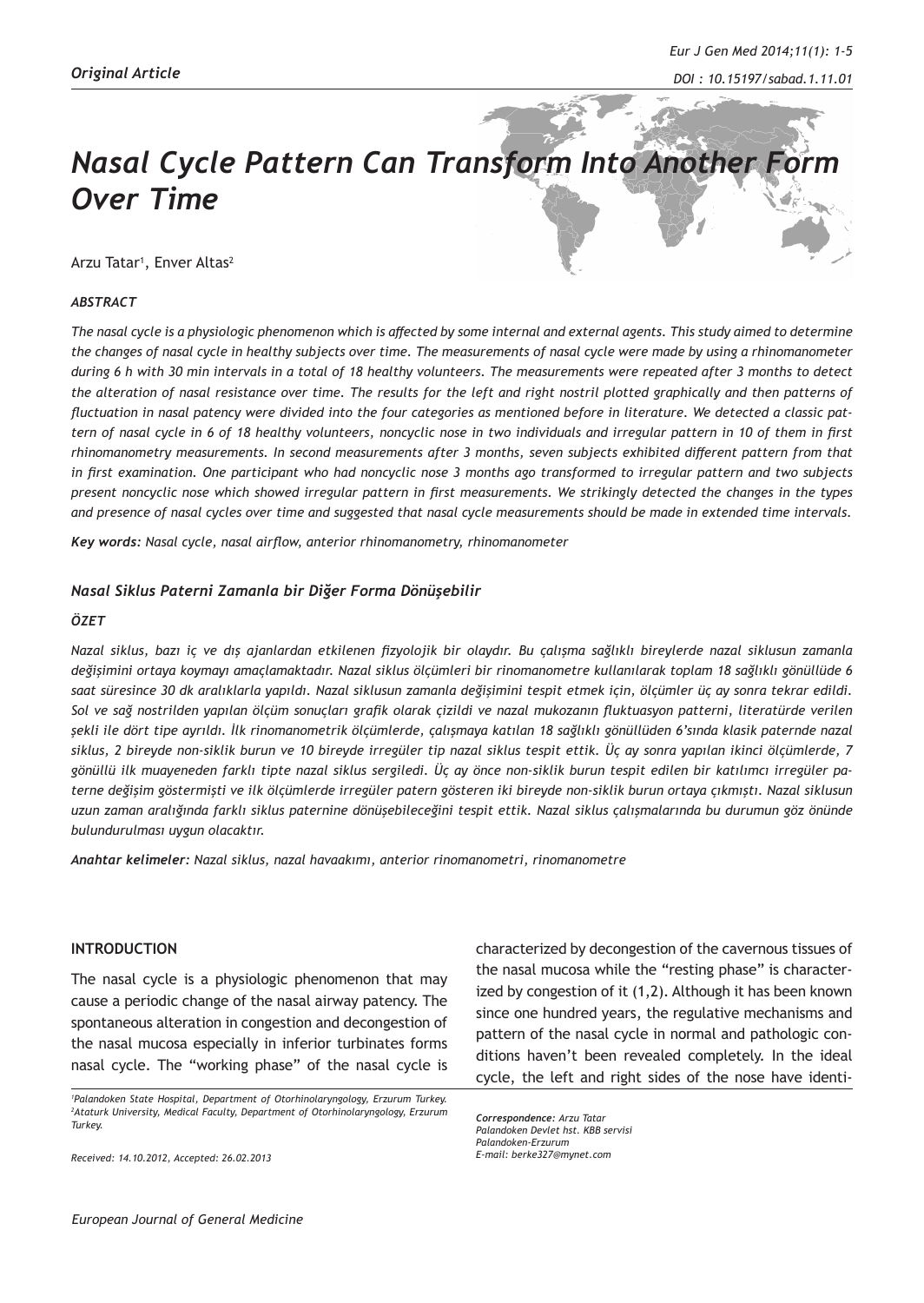cal periods between 30 min and 6 h but 180 degrees out of phase (3). Although there are some changes in mean airflow, resistance, and volume, total nasal airflow is constant in a normal condition.

There are certain methods and instruments which have been used to detect the nasal cycle; rhinoscopy, congestion scoring, mirror fog tests, optical instruments, magnetic resonance imaging, acoustic rhinometry, rhinoresistometry, and rhinomanometry (RMM) (1,3-5). Rhinomanometry is a well-established technique used for measurement of nasal patency in terms of nasal airflow and resistance to airflow (6). In addition, it has been standardized as a functional test extending to describe the nasal cycle (7). In the studies using different methods, nasal cycle has been reported in 13% to 80% of adults. Four types of nasal cycles was defined: 1- classic type; reciprocal congestion/decongestion alterations, total volume is constant; 2- parallel type; congestion or decongestion appear in both nasal cavities at the same time; 3- irregular type; mutual alteration in nasal volume without a defined pattern; 4- no cycle; there isn't any significant changes in nasal air fluctuation (8,9).

In this study, we aimed to investigate nasal cycle by using rhinomanometric measurements at intervals of 30 min for 6 h and to show alteration of nasal cycle over time. Measurements were repeated after three months.

# **MATERIALS AND METHODS**

## *Study Subjects*

A total of 18 healthy subjects (7 males and 11 females) were included in this study. All the provided subjects had a written and informed consent before being included in the study and it was taken from an Ethic Committee permission document of the Ataturk University. Subjects with septal deformities, nasal polyps or tumor, allergic rhinitis, recent or recurrent respiratory tract infection, use of nasal or systemic medication, nasal surgery, nasal radiotherapy, and with any systemic disorder were excluded. At first, all patients were examined by anterior rhinoscopy and nasal endoscopy.

# *Study Design*

In all subjects anterior rhinomanometry was performed for the first time and three months later (two times). After inclusion in the study, participants were told the importance of measurement time and asked to be present in the measurement room at 08.30 am. It was allowed to rest for 30 min prior to any measurement. All measurements of nasal cycle were begun at 09.00 am in the room temperature and taken 6 h with 30 min intervals using a rhinomanometer (NR6 model, Mercury Electronics). Nasal airflow measurements were made by using the technique of anterior RMM with silastic nosepieces. For each nasal passage, three consecutive series of four measurements were made by using an inspiratory reference pressure of 150 Pa. The volunteers were confined to the study area and were not allowed to lie supine or sleep during the measurements.

The results for the left and right nostril for each parameter were plotted graphically to assess whether a true alternating cycle existed for each patient. Patterns of fluctuation in nasal patency were divided into the following categories as mentioned before in literature:

-Classic pattern; congestion in one side was followed by decongestion in the other side, but the total volume was constant.

-Parallel pattern; congestion and decongestion were simultaneously seen in both nostrils.

-Irregular pattern; there wasn't a regular pattern and total nasal volume alter.

-No pattern; total nasal volume and nasal volume in each nostril don't differ.

# **RESULTS**

In this study, we detected, as agree with literature, a classic pattern nasal cycle in 6 of 18 healthy volunteers and irregular pattern in 10 of them in first RMM measurements during 6 h with 30 min intervals. We couldn't determine parallel pattern any subject but noncyclic nose in two individuals (Table 1). In second measurements after 3 months, three subjects who exhibited irregular pattern in first examination present the regular pattern and a subject who exhibited classic pattern in first examination changed to irregular pattern (subject E are showed in figure2a and 2b). One of two participants who had noncyclic nose 3 months ago transformed to irregular pattern (subject R are showed in figure 1a and 1b). In addition, we didn't detect nasal cycle in two subjects who showed irregular pattern in first measurements. The other participants kept the same pattern.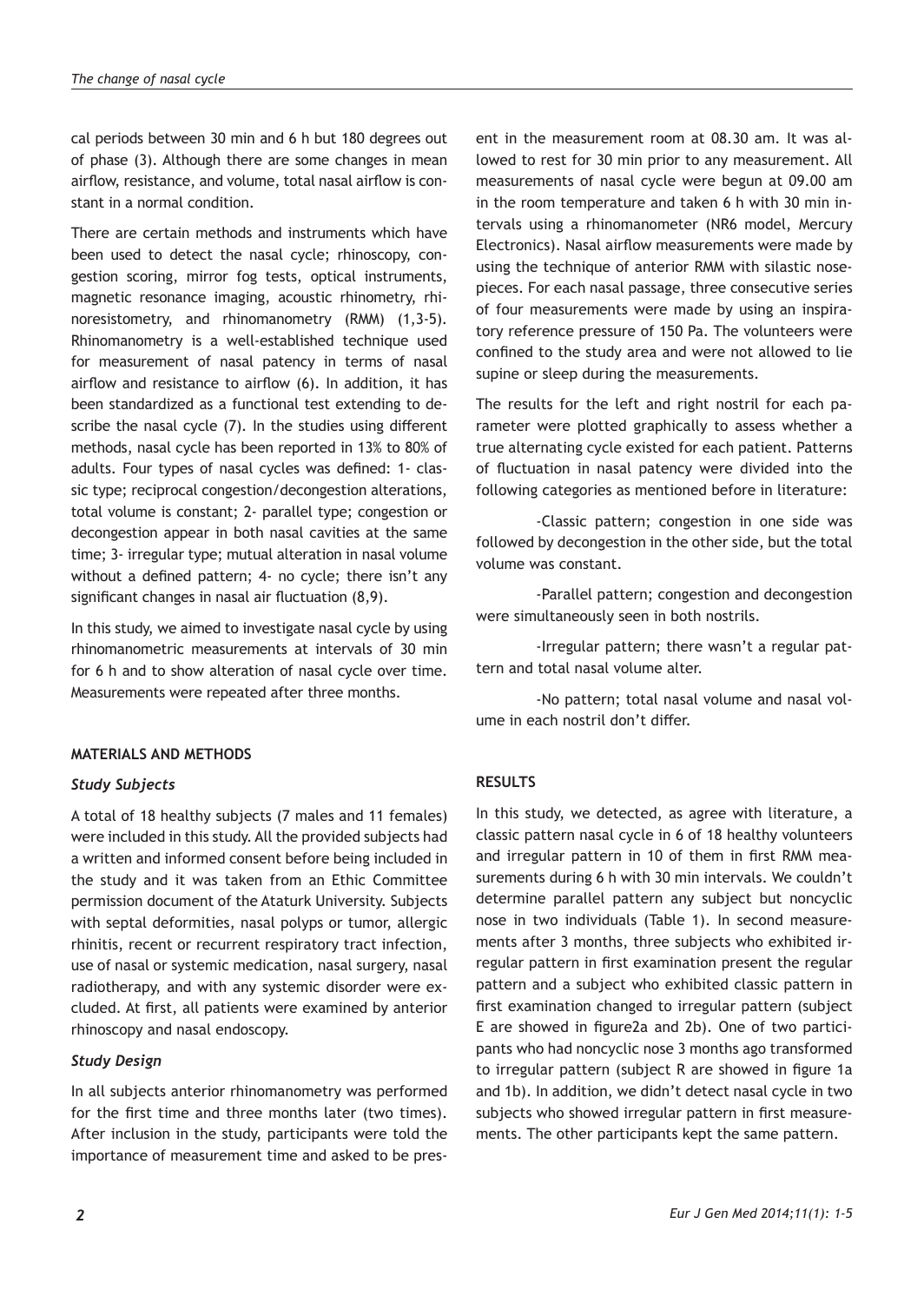|   | Jubject Age (year) |   | ししへ | <b>HUSUL CYCIC PULLETII</b> |                    |  |
|---|--------------------|---|-----|-----------------------------|--------------------|--|
|   |                    |   |     | First measurement           | Second measurement |  |
| А | 23                 | F |     | Classic pattern             | Classic pattern    |  |
| B | 42                 |   |     | Classic pattern             | Classic pattern    |  |
| С | 37                 | M |     | Classic pattern             | Classic pattern    |  |
| D | 34                 | M |     | Classic pattern             | Classic pattern    |  |
| Е | 37                 |   |     | Classic pattern             | Irregular pattern  |  |
| F | 19                 |   |     | Classic pattern             | Classic pattern    |  |
| G | 48                 | M |     | Irregular pattern           | Irregular pattern  |  |
| Н | 42                 |   |     | Irregular pattern           | Classic pattern    |  |
|   | 29                 | M |     | Irregular pattern           | Irregular pattern  |  |
| Κ | 33                 |   |     | Irregular pattern           | Noncyclic nose     |  |
|   | 25                 |   |     | Irregular pattern           | Irregular pattern  |  |
| W | 22                 | M |     | Irregular pattern           | Classic pattern    |  |
| Ν | 30                 | F |     | Irregular pattern           | Classic pattern    |  |
| 0 | 33                 |   |     | Irregular pattern           | Irregular pattern  |  |
| P | 45                 |   |     | Irregular pattern           | Irregular pattern  |  |
| Q | 22                 | M |     | Irregular pattern           | Noncyclic nose     |  |
| R | 38                 | M |     | Noncyclic nose              | Irregular pattern  |  |
| S | 34                 |   |     | Noncyclic nose              | Noncyclic nose     |  |

**Subject Age (year) Sex Nasal cycle pattern** *Table 1. Nasal cycle patterns of healthy subjects in first and second measurements.*

#### **DISCUSSION**

The presence of the nasal cycle has been shown by using different methods in many studies since it was firstly described (1, 3-5). Rhinomanometry is considered to be gold standard for objective measurement of nasal airflow (6). We choose RMM as the means to evaluate the presence or absence of a nasal cycle in the healthy subjects because it is a rapid, reproducible, painless and non-invasive technique. In those measurements which were performed with three months interval, we strikingly detected the changes in the types and presence of nasal cycles in some subjects. This observation suggested that nasal cycle may be unstable.

In the literature; there are many descriptions of the spontaneous and generally reciprocal changes in nasal airflow usually referred as "nasal cycle". In various studies using different methods, nasal cycle has been reported in 13% to 80% of adults (2,9). Heetderks reported a definite cycle of reaction in 80% of 60 healthy volunteers (2). There are many studies in the literature supporting the idea that 80% of the population exhibits a phenomenon called nasal cycle (2,10). However, some



*Figure 1a. The results of the first measurements in subject R who had noncyclic nose.* 



*Figure 1b. The results of the second measurements in subject R who had irregular cyclic pattern.*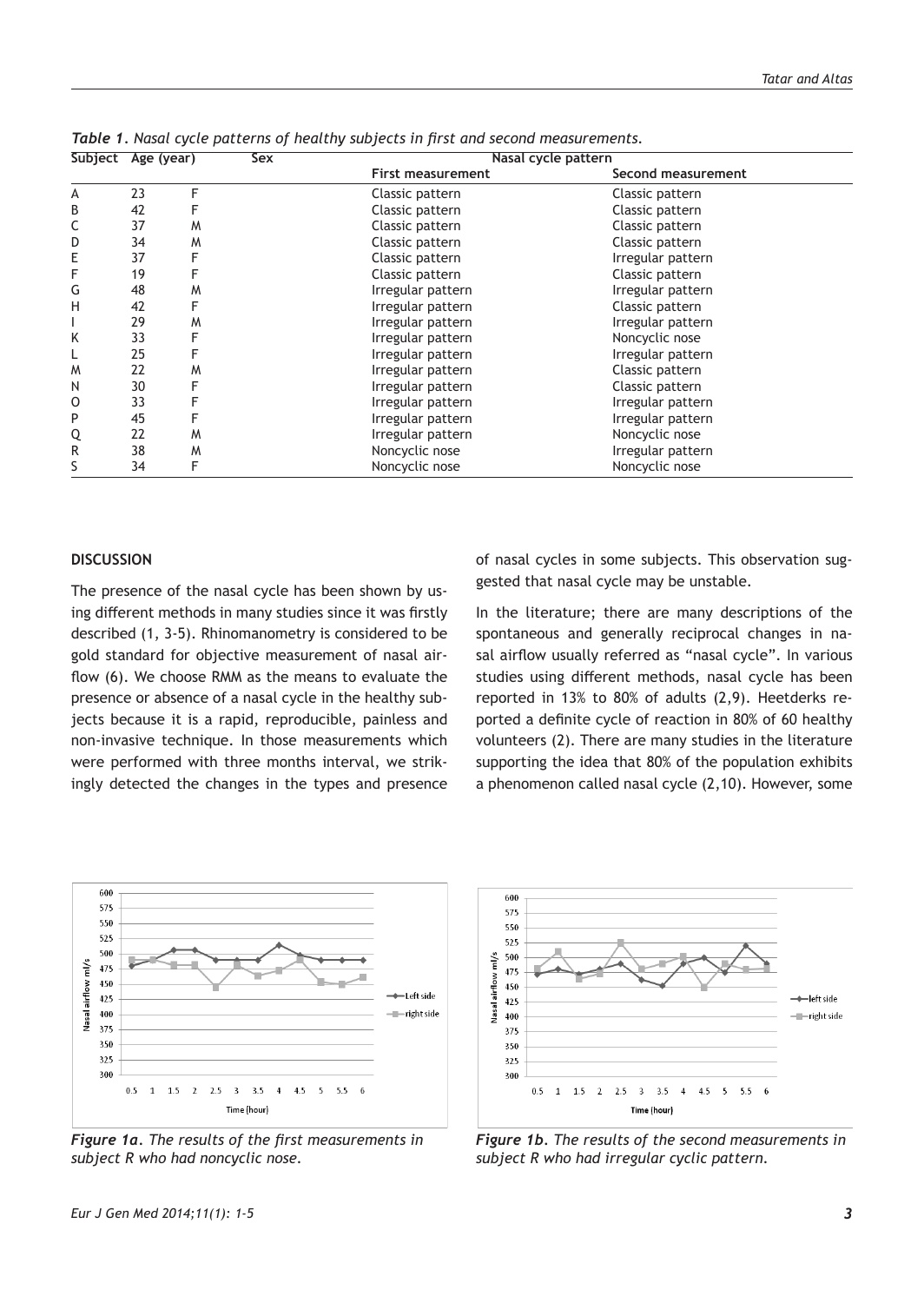

*Figure 2a. The results of the first measurements in the subject E who had classic nasal cycle.* 

studies researching the reciprocity of nasal airflow, reported a lower range varying from 21% to 39%. Tahamiler et al. reported a cyclic nasal airflow change in only 21% of 52 volunteers (11). Gilbert showed bilateral rhythmicity in only 2 of 16 healthy subjects and bilateral reciprocity in 7 out of 16 volunteers by using autocorrelation as a measure of rhythmicity (9). One reason of this discrepancy in the literature is that the most studies have relied on simple observations to evaluate the changes in nasal resistance and haven't submitted any quantitative parameter to quantify the changes in resistance. Another reason is the different typing of cyclic nose. Some researchers approved that any variation in the airflow implicates the presence of nasal cycle and divided it into four groups. Other researchers proposed that non-reciprocal variations are called as "non-cyclic nose" whereas normal nasal cycle is characterized by reciprocal variations. Kern used the "non-cycle nose" term for non-fluctuating or non-rhythmic fluctuating nasal airflow and defined three different types of the non-cyclic nose; type 1, there isn't any significant fluctuation; type 2, significant fluctuations in only one side; and type 3, non reciprocal fluctuations in both sides (12). The accepted opinion of the present day is that about 80% of the healthy population has a regular nasal cycle. The duration of the cycle ranges from 30 min to 6 h. In practice, however, there is a wide variation in nasal volume, airflow and patency change, with and without reciprocal changes in the opposite nasal cavity (3). In our study, we couldn't detect any significant fluctuation termed as "non-cyclic nose" in 2 of 18 subjects in first examination and in 3 of 18 subjects in second examination.



*Figure 2b. The results of the second measurements in the subject E who had irregular pattern of nasal cycle.*

This result agrees with 80% reported rate in the literature. Two subjects in first measurement and three subjects in second measurement exhibited different types of nasal cycles. There are few specific reports, which clearly indicate the changes of nasal cycle on time. In studies related to nasal cycles, the measurements had been done usually around 6 or 8 hours and nasal cycle was not evaluated daily, weekly or monthly. In the study performed by Tahamiler et al. nasal cycle was investigated at every 30 minutes over a period of 12 hours on 4 different days in the same week and measured at 96 times for each subject. They used the Odiosoft-Rhino (OR) software program and detected nasal cycles in all healthy volunteers at different days (11). In the second study, Kern reported that any individual is not confined to a specific type of non-cycle nose as measurements were performed some months apart on one subject who manifested two different `types' at the different points in time. Of the 50 subjects, 14 didn't have evidence of a normal nasal cycle (12).

It has been proposed that nasal cycle is regulated by the hypothalamus with the sympathetic nervous system exerting a significant influence on it (13). Nasal resistance is also influenced by some factors including hyperventilation, supine posture, cold air, infective, allergic and vasomotor rhinitis as well as drugs such as aspirin and sympathetic antagonists (14,15). The resistance is decreased by exercise, erect posture, rebreathing expired air, atrophic rhinitis and sympathomimetic drugs (16,17).

In this study differing from the literature, we repeated